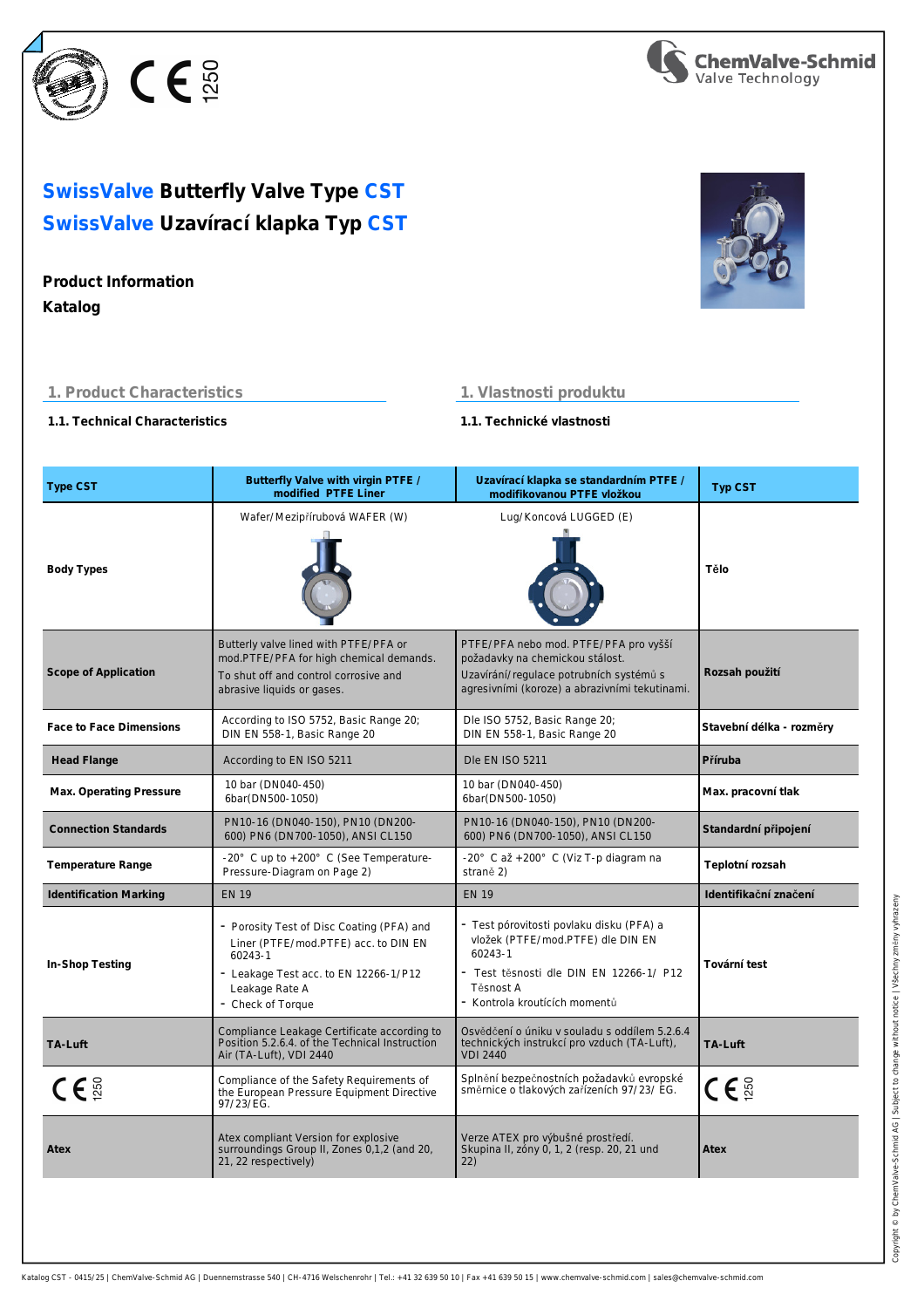

#### **1.2. Technical Information 1.2. Technická data**



**Liquid / Kapaliny**  $Kv = Q \sqrt{\frac{1}{\Delta p}}$ ρ

Gas / Plyny  

$$
Kv = \frac{Q_n}{514} \sqrt{\frac{\rho_n \bullet T}{\Delta p \bullet p_2}}
$$

| <b>Description</b>           | Symbol | Unit/Jednotka Popis |                    |
|------------------------------|--------|---------------------|--------------------|
| Coefficient of Flow Rate     | Kv     | $m^3/h$             | Koeficient průtoku |
| Flow                         |        | $m^3/h$             | Průtok             |
| Flow                         | Qn     | Nm <sup>3</sup> /h  | Objemový průtok    |
| Density                      |        | kq/dm <sup>3</sup>  | <b>Hustota</b>     |
| Standard Density             |        | kq/Nm <sup>3</sup>  | Normovaná hustota  |
| <b>Outlet Pressure</b>       | P,     | bar                 | Tlak na výstupu    |
| Drop                         | Δp     | bar                 | Ztráta tlaku       |
| <b>Operating Temperature</b> |        | $\circ$ K           | Pracovní teplota   |



**Průtok Kv v m<sup>3</sup> /h s diskem v pozici 90° Flow Rate Kv in m<sup>3</sup> /h with Angle of Valve Position 90°**

| Inch               | Κv      | DN  |
|--------------------|---------|-----|
| $1\frac{1}{2}$     | 136     | 40  |
| 2"                 | 193     | 50  |
| 21/2"              | 266     | 65  |
| $3^{\prime\prime}$ | 392     | 80  |
| 4 <sup>1</sup>     | 585     | 100 |
| 5''                | 1'015   | 125 |
| 6"                 | 1'495   | 150 |
| 8''                | 3'050   | 200 |
| 10''               | 4'510   | 250 |
| 12"                | 6'500   | 300 |
| 14"                | 8'760   | 350 |
| 16"                | 11'350  | 400 |
| 18"                | 14'400  | 450 |
| 20''               | 18'000  | 500 |
| 24"                | 29'200  | 600 |
| 30"                | 54'400  |     |
| 36"                | 81'016  | 900 |
| 42"                | 109'100 |     |

#### **1.3. Advantages of the modified Liner 1.3. Výhody modifikovaných PTFE vložek**

Modified PTFE is manufactured with PTFE and a 1% fraction of perfluoropropyl vinyl ether (PPVE). While the properties of conventional PTFE (excellent all-around chemical resistance, application in a wide service temperature range and extreme resistance to embrittlement or aging) will be conserved, the additive PPVE leads to a better allocation of the PTFE particles and thus to a higher density of the molecular structure. The following extra advantages are resulting:

|    | Advantages of mod. PTFE<br>compared to virgin PTFE                                                                                                         | Výhody modifikovaného<br>PTFE v porovnání se<br>standardním PTFE                                                                                                                      |    |
|----|------------------------------------------------------------------------------------------------------------------------------------------------------------|---------------------------------------------------------------------------------------------------------------------------------------------------------------------------------------|----|
| А. | Cold flow, measured as<br>deformation under load, is<br>significantly lower: Modified<br>PTFE is comparable to virgin<br>PTFE filled with 25% glass fibre. | Výrazně lepší vlastnosti toku za<br>studena (měřeno jako deformace<br>při zatížení): Stejné vlastnosti toku A.<br>za studena jako standardní PTFE<br>vyztužené z 25% skelnými vlákny. |    |
| В. | Reduced permeation leads to<br>better barrier properties.                                                                                                  | Snížená propustnost vede k<br>lepším bariérovým vlastnostem.                                                                                                                          | В. |
|    | The smooth surface provokes<br>only a slight abrasion of the liner<br>and less particles in the medium.                                                    | Hladký povrch vyvolává menší<br>otěry vložky a díky tomu je<br>méně abrazivních částic v<br>médiu.                                                                                    | С. |

Modifikovaný PTFE je vyroben z konvenčního PTFE a 1% podílu perfluorpropylvinyletheru (PPVE). Zatímco vlastnosti konvenčního PTFE (vynikající chemická odolnost, aplikace v širokém rozmezí provozních teplot a extrémní odolnost vůči křehnutí a stárnutí) budou zachovány, aditivní PPVE vede k lepší distribuci částic PTFE a tím tedy k celkově hustší polymerní struktuře. To má za následek následující výhody:

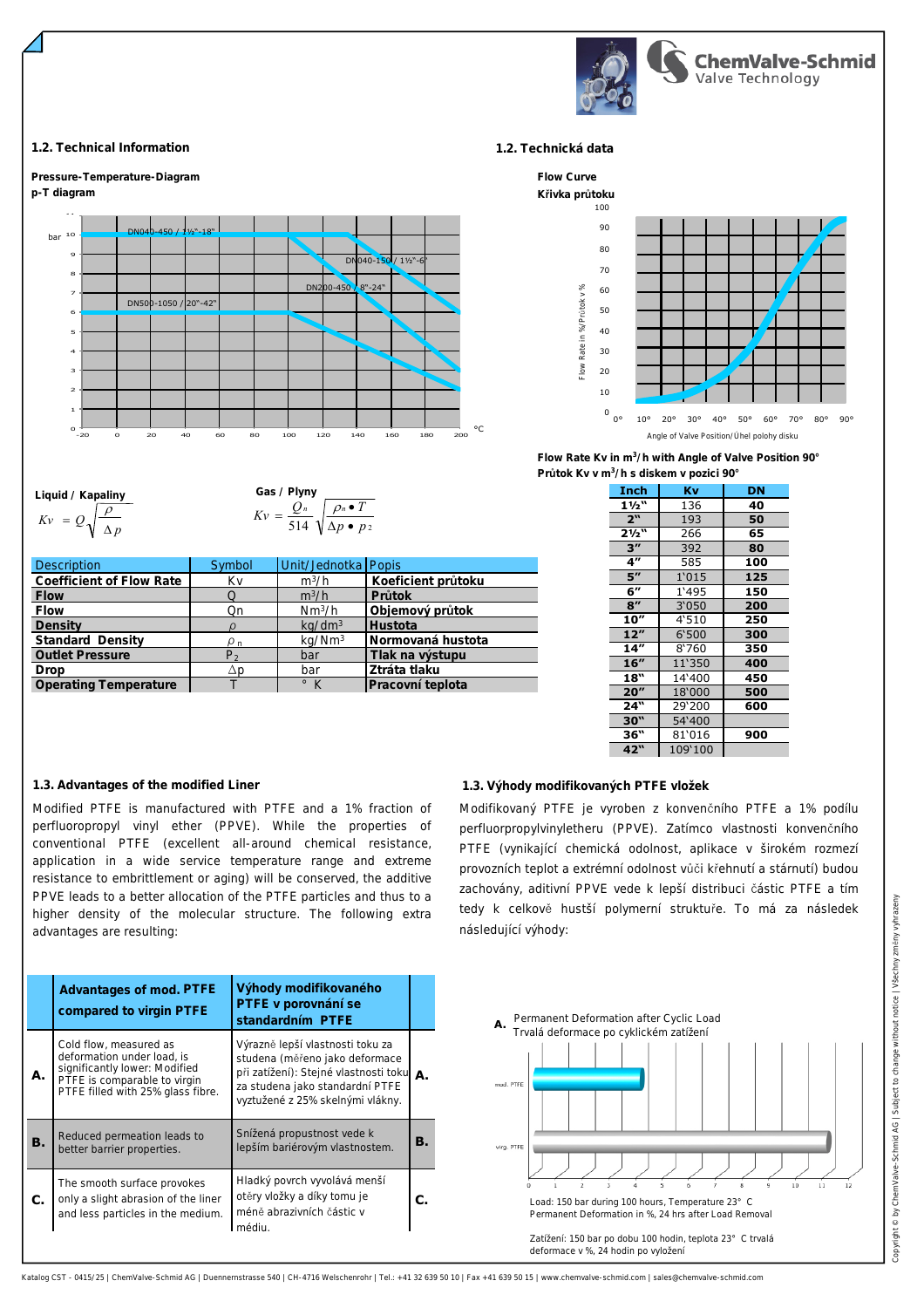



cm<sup>3</sup>/m<sup>2</sup> day bar

Propustnost TFM ve srovnání se standartním PTFE (Tloušťka: 1mm) Permeation of TFM compared to conventional PTFE (Thickness: 1mm)

The advantages of TFM has a positive effect on the reliability of the installation and durability of the valve. Furthermore, downtimes and maintenance are minimised while the operating safety is increased.

Materiálové výhody TFM mají pozitivní vliv na spolehlivost systému a delší životnost klapek. Současně jsou minimalizovány prostoje a náklady spojené s údržbou a je zvýšena provozní bezpečnost.

PTFE TFM

**C. Surface Property at 50x Magnification**

**Kvalita porvuchu při 50-ti násobném zvětšení**

# **2. Parts List 2. Seznam dílů**

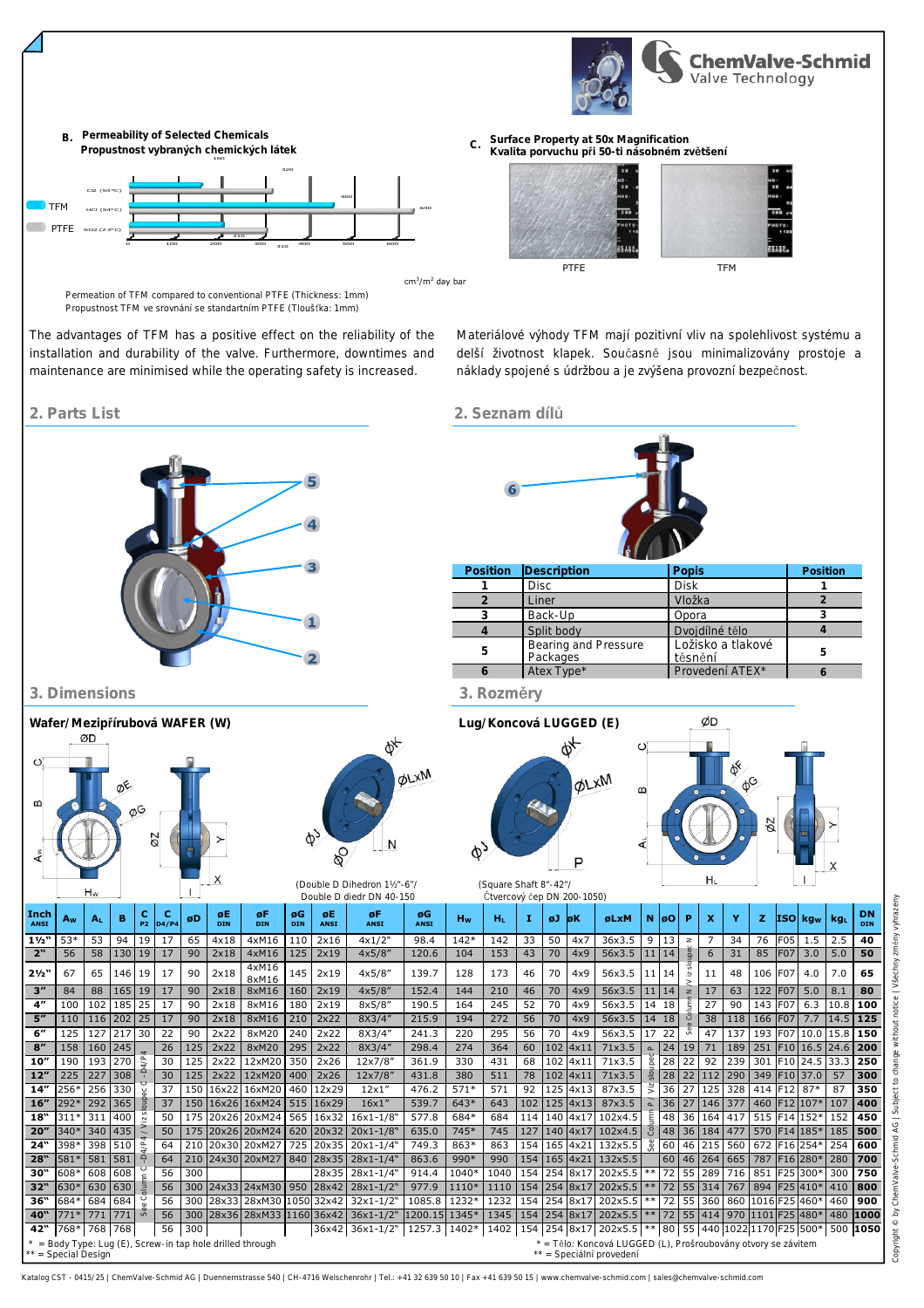

## **4. Add-ons 4. Příslušenství**

**Hand Lever Páka**

**Gearbox Převodovka**

### **4.1. Hand Lever and Gearbox 4.1. Páka a převodovka**





|  | .2. Torque for Actuators |  |
|--|--------------------------|--|

## **4.2. Torque for Actuators 4.2. Kroutící momenty pro pohony**

| DN                                                        |                                                                               | 40     | 50             | 65             | 80  | 100            | 125 | 150 | 200     | 250     | 300              | 350     | 400     | 450                 | 500     | 600     | 700     | 750   | 900         | 1050    |
|-----------------------------------------------------------|-------------------------------------------------------------------------------|--------|----------------|----------------|-----|----------------|-----|-----|---------|---------|------------------|---------|---------|---------------------|---------|---------|---------|-------|-------------|---------|
| <b>Inches</b>                                             |                                                                               | 11/2'' | 2 <sup>n</sup> | $2\frac{1}{2}$ | 3'' | 4 <sup>n</sup> | 5'' | 6"  | 8''     | 10''    | 12 <sup>''</sup> | 14"     | 16''    | $18^{\prime\prime}$ | 20''    | 24"     | 28"     | 30''  | 36''        | 42"     |
|                                                           | <b>Design Pressure (PS)</b>                                                   | 10     | 10             | 10             | 10  | 10             | 10  | 10  | 10      | 10      | 10               | 10      | 10      | 10                  | 6       | 6       | 6       | 6     | 6           | 6       |
| Initial Breakaway Troque/Počáteční odtrhovací moment [Nm] |                                                                               |        |                |                |     |                |     |     |         |         |                  |         |         |                     |         |         |         |       |             |         |
|                                                           | $\Delta p = 1$ bar                                                            | 22     | 26             | 36             | 46  | 60             | 80  | 110 | 167     | 278     | 333              | 450     | 500     | 600                 | 650     | 890     | 1500    | 2000  | 2700        | 3600    |
|                                                           | $\Delta p = 0.5xPS$                                                           | 24     | 29             | 40             | 51  | 66             | 88  | 121 | 184     | 306     | 366              | 495     | 550     | 660                 | 683     | 935     | 1575    | 2100  | 2835        | 3780    |
|                                                           | $\Delta p = PS$                                                               | 26     | 31             | 43             | 55  | 72             | 96  | 132 | 200     | 334     | 400              | 540     | 600     | 720                 | 715     | 979     | 1650    | 2200  | 2970        | 3960    |
|                                                           | Max. allowable Torque Shaft / Maximální povolený kroutící moment hřídele [Nm] |        |                |                |     |                |     |     |         |         |                  |         |         |                     |         |         |         |       |             |         |
| diedr                                                     | S-Nerez/Stainless<br>Steel 1.4469 / 1.4462                                    | 112    | 159            | 159            | 159 | 335            | 335 | 608 | $---$   | $- - -$ | $--$             | $- - -$ | $- - -$ | $- - -$             | $- - -$ | $- - -$ | $- - -$ | $---$ | $- - -$     | $- - -$ |
| zakončení<br>Double D<br>52                               | T-Titan/Titanium Grd.2<br>3.7035                                              | 74     | 105            | 105            | 105 | 222            | 222 | 402 | $---$   | $- - -$ | $- - -$          | $- - -$ | $- - -$ | $---$               | $- - -$ | $- - -$ | $- - -$ | $---$ | $---$       | $- - -$ |
|                                                           | H-Hastelloy C<br>2.4602 / 2.4819                                              | 73     | 103            | 103            | 103 | 216            | 216 | 393 | $- - -$ | $- - -$ | $---$            | $- - -$ | ---     | $- - -$             | $- - -$ | $---$   | $- - -$ | ---   | $- - -$     | $- - -$ |
| $\overline{a}$                                            | S-Nerez/Stainless<br>Steel 1.4469 / 1.4462                                    | 48     | 89             | 89             | 89  | 183            | 183 | 327 | 456     | 664     | 664              | 1227    | 1227    | 2909                | 2909    | 6069    | 6069    | 10374 | 10374 10374 |         |
| utvercové<br>zakončení<br>$\frac{1}{2}$                   | T—Titan/Titanium Grd.2<br>3.7035                                              | 32     | 59             | 59             | 59  | 121            | 121 | 216 | 302     | 469     | 469              | 866     | 866     | 2053                | 2053    | 4283    | 4283    | 7321  | 7321        | 7321    |
|                                                           | H-Hastelloy C<br>2.4602 / 2.4819                                              | 31     | 57             | 57             | 57  | 118            | 118 | 211 | 295     | 457     | 457              | 845     | 845     | 2004                | 2004    | 4181    | 4181    | 7147  | 7147        | 7147    |

The indicated initial breakaway torque includes 10% security! Uvedené počáteční odtrhovací momenty jsou z bezpečnostních

**Form Part Material Materiál Součást Příslušenství** Hand Lever Handhold St. Steel Nerezová ocel Ručka Páka

24" 90 227 315 200 <sup>1</sup>

349 1.9 200

**Inches C<sup>h</sup> W kg DN**  $\frac{1\frac{1}{2}''}{1\frac{1}{2}''}$  46 230 0.8 040<br> $\frac{1\frac{1}{2}''}{1\frac{1}{2}''}$  46 230 0.8 050 0  $2" - 3"$  46 230 0.8 050 - 080  $4" - 5"$  55 270 1.1 100 - 125 6" 55 325 1.4 150<br>8" 55 349 1.9 200

 $10" - 12"$  55 349 1.9 250 - 300

Gearbox Gearbox Casing GG 25 / Epoxy GG 25 / Epoxy Převodová skříň Převodovka Shaft | St. Steel | Nerezová ocel | Hřídel Handwheel Steel / Epoxy Ocel / Epoxy Ovládací kolo

St. Steel Nerezová ocel Ozubený disk

87 204 315 138 105 71 83 9.0 450 - 500

 $\frac{1}{26}$  86 101 14.5 600

**Inches C<sup>g</sup> Q R S T U V kg DN** 2" - 3" 64 138 125 84 67.5 43.5 45.7 2.0 050 - 080  $4" - 5"$  64 144 160 84 67.5 43.5 45.7 2.0 100 - 125 6" | 75 | 201 | 160 | 112 | 81.5 | 52.5 | 55 | 3.9 | 150 8" | 75 | 203 | 200 | 112 | 81.5 | 52.5 | 55 | 3.9 | 200 10" | 75 | 203 | 200 | 112 | 81.5 | 52.5 | 55 | 3.9 | 250 12" 91 261 250 135 115 68.8 72.5 7.7 300 14" - 16" 91 266 315 135 115 68.8 72.5 7.7 350 - 400<br>18" - 20" 87 204 315 138 105 71 83 9.0 450 - 500

These values have to be multiplied by 1.2 ( $\Delta p \le 0.5 \times PS$ ) or 1.4 ( $\Delta p$  = PS) within dry and unlubricated service.

důvodů o 10% navýšeny.

Pro suchý a nemazaný provoz musí být hodnot vynásobeny koeficientem 1.2 ( $\Delta p \le 0.5 \times PS$ ) nebo 1.4 ( $\Delta p = PS$ ).